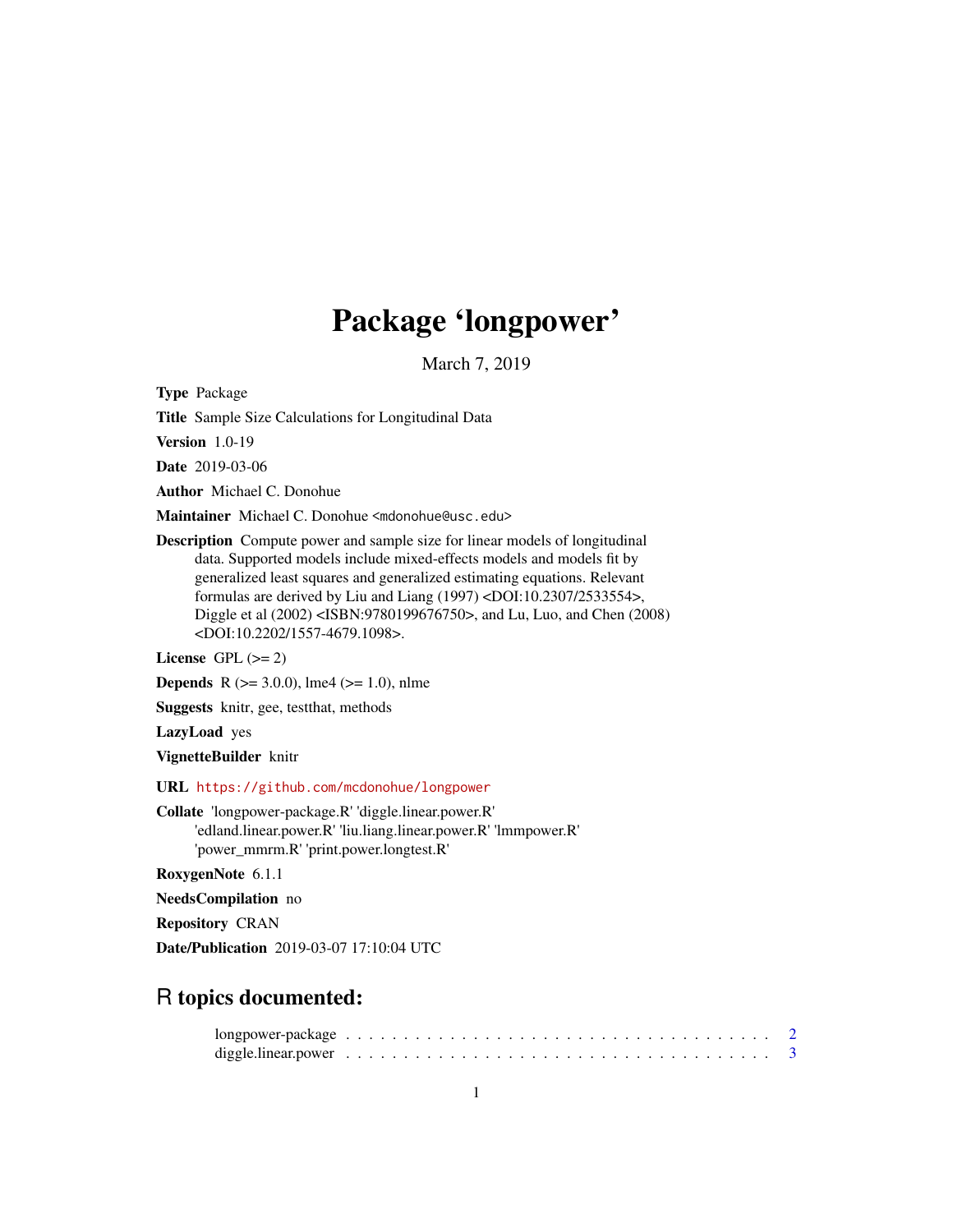<span id="page-1-0"></span>

| Index | 19 |
|-------|----|

longpower-package *Sample size calculations for longitudinal data*

## Description

The longpower package contains functions for computing power and sample size for linear models of longitudinal data based on the formula due to Liu and Liang (1997) and Diggle et al (1994). Either formula is expressed in terms of marginal model or Generalized Estimating Equations (GEE) parameters. This package contains functions which translate pilot mixed effect model parameters (e.g. random intercept and/or slope) into marginal model parameters so that the formulas of Diggle et al or Liu and Liang formula can be applied to produce sample size calculations for two sample longitudinal designs assuming known variance. The package also handles the categorical time Mixed Model of Repeated Measures (MMRM) using the formula of Lu, Luo, and Chen (2008)

# Details

| Package:  | longpower   |
|-----------|-------------|
| Type:     | Package     |
| Version:  | 1.0         |
| Date:     | 2013-05-22  |
| License:  | $GPL (= 2)$ |
| LazyLoad: | yes         |

## Author(s)

Michael C. Donohue <mdonohue@usc.edu> Anthony C. Gamst Steven D. Edland

# References

Diggle PJ, Heagerty PJ, Liang K, Zeger SL. (2002) *Analysis of longitudinal data*. Second Edition. Oxford Statistical Science Series.

Liu, G., & Liang, K. Y. (1997). Sample size calculations for studies with correlated observations. *Biometrics*, 53(3), 937-47.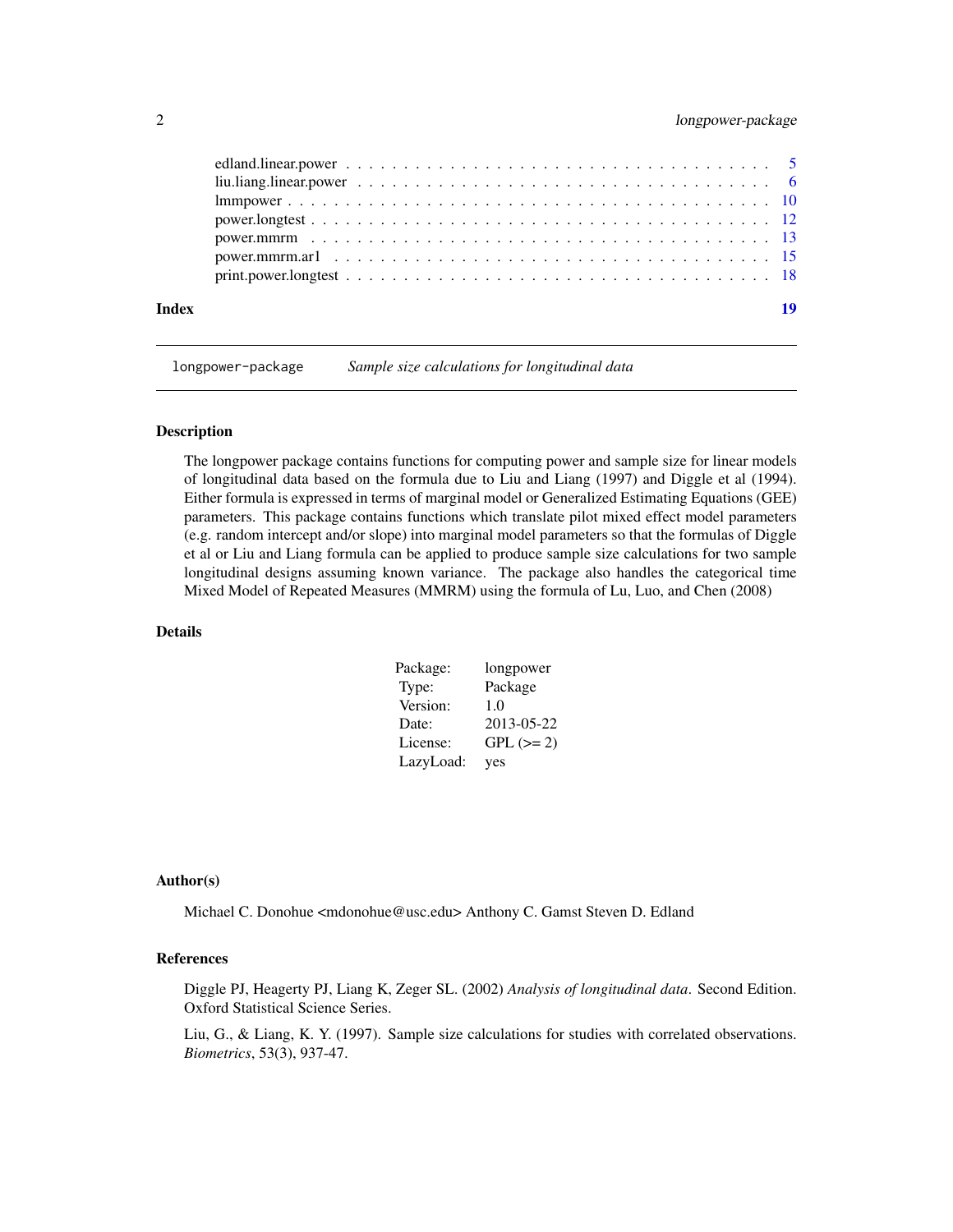# <span id="page-2-0"></span>diggle.linear.power 3

Lu, K., Luo, X., & Chen, P.-Y. (2008). Sample size estimation for repeated measures analysis in randomized clinical trials with missing data. *International Journal of Biostatistics*, 4, (1)

## See Also

lmmpower, [power.mmrm](#page-12-1), [power.mmrm.ar1](#page-14-1), [lmmpower](#page-9-1), [diggle.linear.power](#page-2-1), [edland.linear.power](#page-4-1), [liu.liang.linear.power](#page-5-1)

<span id="page-2-1"></span>diggle.linear.power *Sample size calculations for difference in slopes between two groups.*

## Description

This function performs the sample size calculation for difference in slopes between two groups. See Diggle et al (2002) for parameter definitions and other details.

## Usage

```
diggle.linear.power(n = NULL, delta = NULL, t = NULL, sigma2 = 1,
 R = NULL, sig.level = 0.05, power = NULL,
  alternative = c("two.sided", "one.sided"),
  tol = .Machine$double.eps^2)
```
## Arguments

| n           | sample size per group                                                                                                                                           |
|-------------|-----------------------------------------------------------------------------------------------------------------------------------------------------------------|
| delta       | group difference in slopes                                                                                                                                      |
| t           | the observation times                                                                                                                                           |
| sigma2      | the residual variance                                                                                                                                           |
| R           | the working correlation matrix (or variance-covariance matrix if sigma2 is 1).<br>If R is a scalar, an exchangeable working correlation matrix will be assumed. |
| sig.level   | Type I error                                                                                                                                                    |
| power       | power                                                                                                                                                           |
| alternative | one- or two-sided test                                                                                                                                          |
| tol         | numerical tolerance used in root finding.                                                                                                                       |

# Details

See Diggle, et al (1997) and package vignette for more details.

## Value

The number of subject required per arm to attain the specified power given sig.level and the other parameter estimates.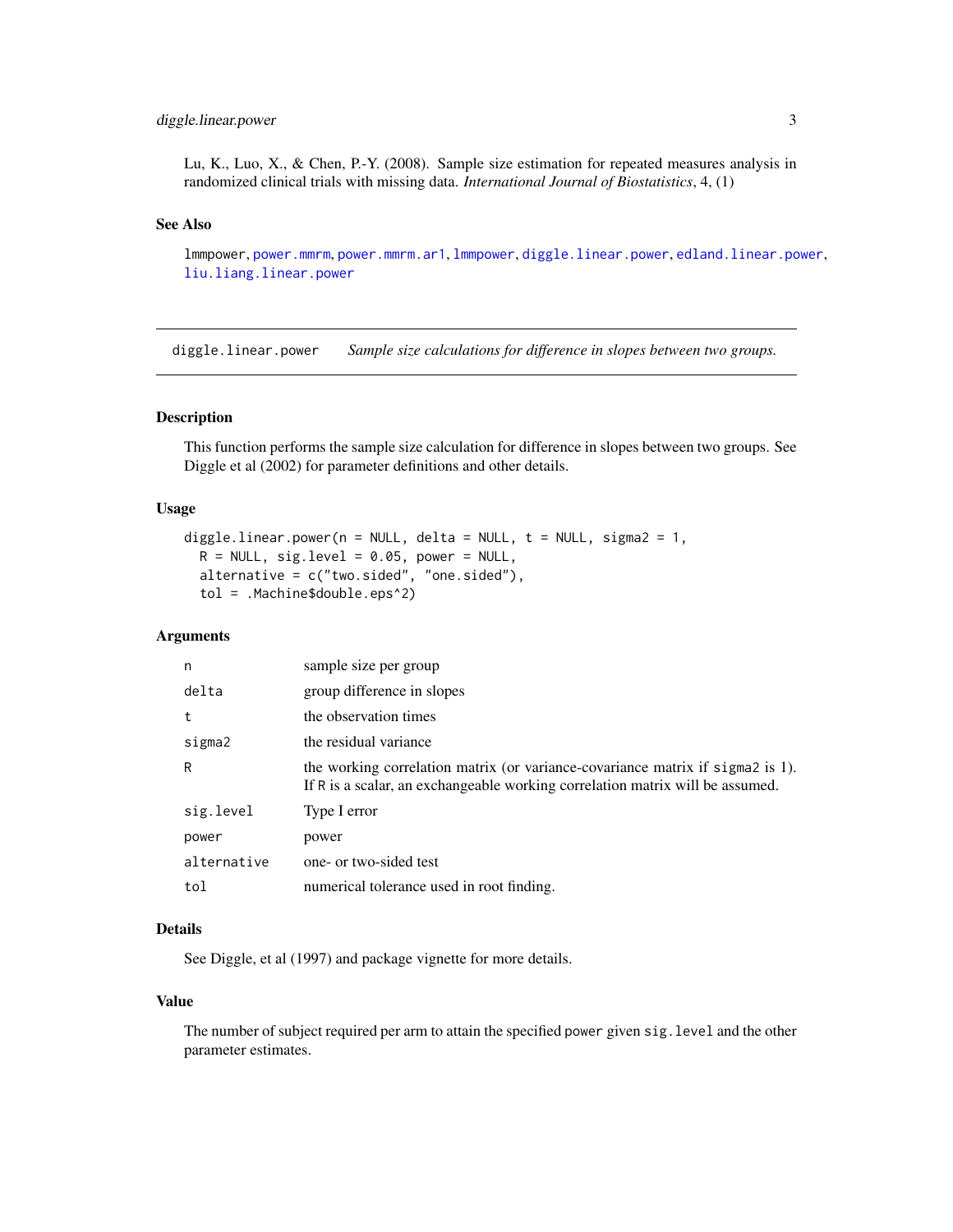## <span id="page-3-0"></span>Author(s)

Michael C. Donohue, Steven D. Edland

## References

Diggle P.J., Heagerty P.J., Liang K., Zeger S.L. (2002) *Analysis of longitudinal data*. Second Edition. Oxford Statistical Science Series.

# See Also

[lmmpower](#page-9-1), [diggle.linear.power](#page-2-1)

```
## Not run:
browseVignettes(package = "longpower")
## End(Not run)
# Reproduces the table on page 29 of Diggle et al
n = 3t = c(0, 2, 5)rho = c(0.2, 0.5, 0.8)sigma2 = c(100, 200, 300)
tab = outer(rho, sigma2,
      Vectorize(function(rho, sigma2){
        ceiling(diggle.linear.power(
          delta=0.5,
          t=t,
          sigma2=sigma2,
          R=rho,
          alternative="one.sided",
          power = 0.80)$n)}))
colnames(tab) = paste("sigma2 =", sigma2)
rownames(tab) = paste("rho =", rho)
tab
# An Alzheimer's Disease example using ADAS-cog pilot estimates
# var of random intercept
sig2.i = 55# var of random slope
sig2.s = 24# residual var
sig2.e = 10# covariance of slope and intercep
cov.s.i <- 0.8*sqrt(sig2.i)*sqrt(sig2.s)
cov.t \leftarrow function(t1, t2, sig2.i, sig2.s, cov.s.i)\left\{sig2.i + t1*t2*sig2.s + (t1+t2)*cov.s.i}
```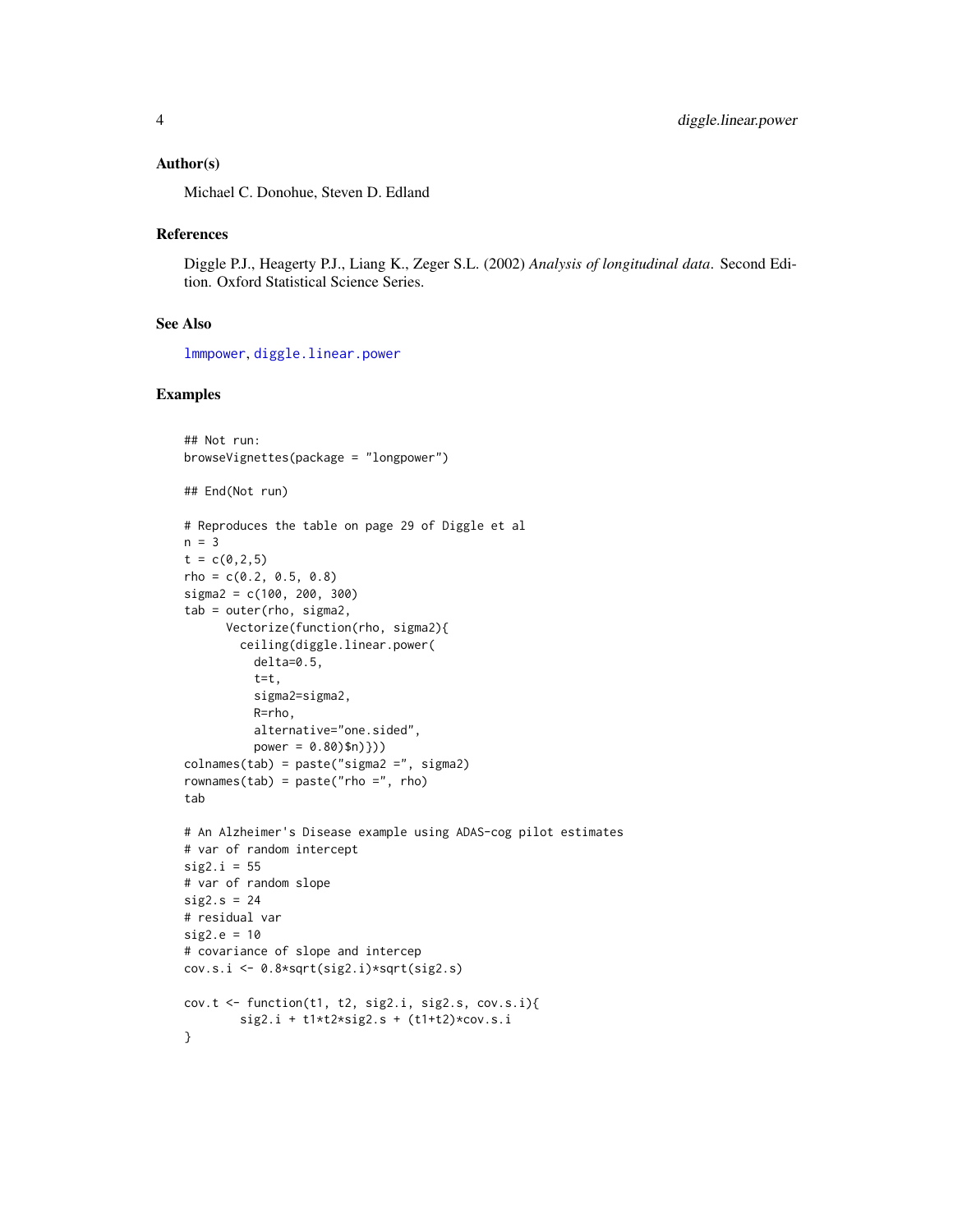# <span id="page-4-0"></span>edland.linear.power 5

 $t = \text{seq}(0, 1.5, 0.25)$  $n = length(t)$  $R = outer(t, t, function(x, y) {cov.t(x, y, sig2.i, sig2.s, cov.s.i)})$  $R = R + diag(sign2.e, n, n)$ 

diggle.linear.power(d=1.5, t=t, R=R, sig.level=0.05, power=0.80)

<span id="page-4-1"></span>edland.linear.power *Linear mixed model sample size calculations.*

# Description

This function performs the sample size calculation for a linear mixed model with random slope.

## Usage

```
edland.linear.power(n = NULL, delta = NULL, t = NULL, sig2.s = 0,
  sig2.e = 1, sig. level = 0.05, power = NULL,
  alternative = c("two.sided", "one.sided"),
  tol = .Machine$double.eps^2)
```
# Arguments

| n           | sample size per group                     |
|-------------|-------------------------------------------|
| delta       | group difference in slopes                |
| t           | the observation times                     |
| sig2.s      | variance of random slope                  |
| sig2.e      | residual variance                         |
| sig.level   | type one error                            |
| power       | power                                     |
| alternative | one- or two-sided test                    |
| tol         | numerical tolerance used in root finding. |

## Details

This function will also provide sample size estimates for linear mixed models with random intercept only simply by setting  $sig2.s = 0$ 

# Value

The number of subject required per arm to attain the specified power given sig.level and the other parameter estimates.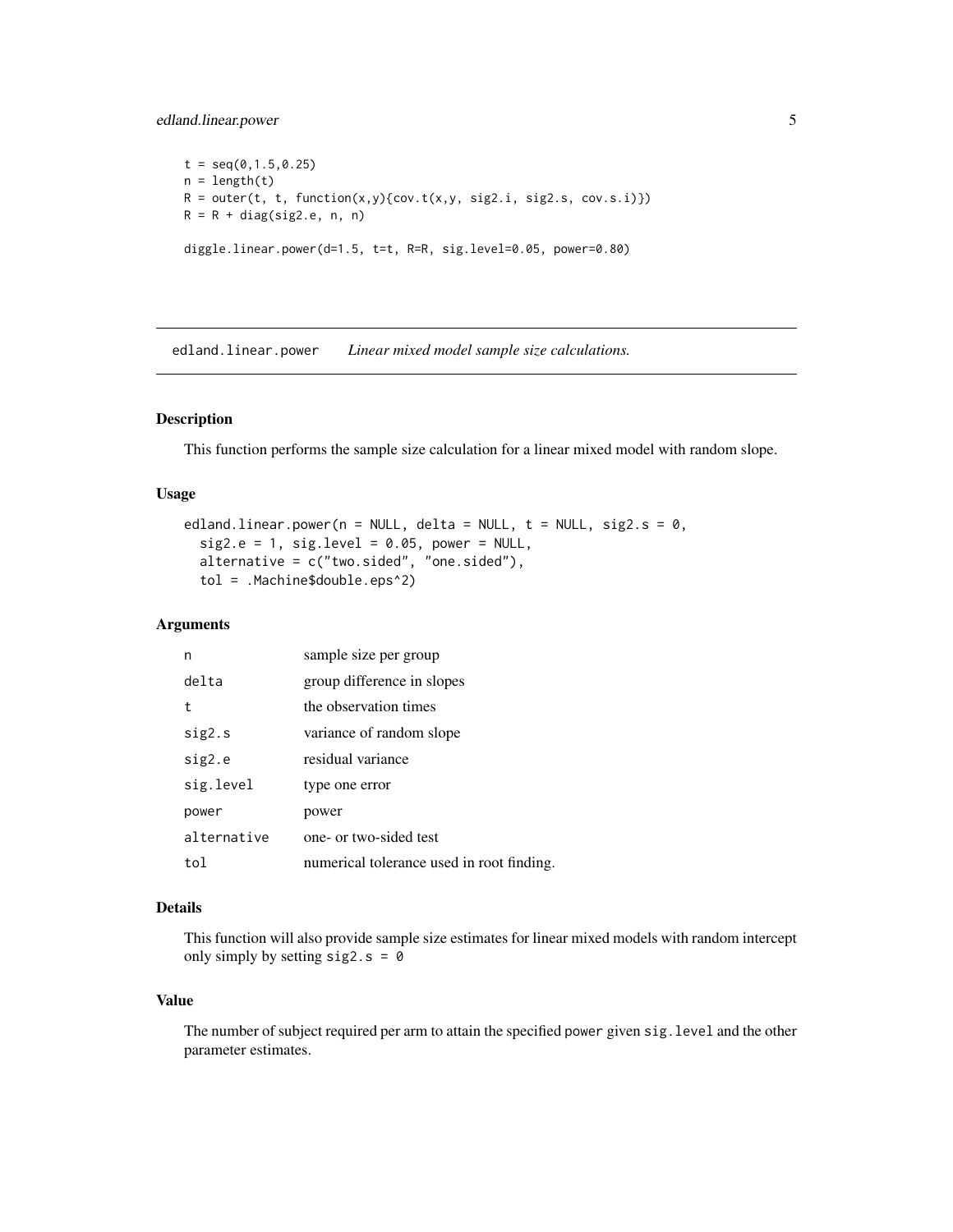## <span id="page-5-0"></span>Author(s)

Michael C. Donohue, Steven D. Edland

## References

Edland, S.D. (2009) Which MRI measure is best for Alzheimer's disease prevention trials: Statistical considerations of power and sample size. *Joint Stat Meeting Proceedings*. 4996-4999.

# See Also

[lmmpower](#page-9-1), [diggle.linear.power](#page-2-1), [liu.liang.linear.power](#page-5-1)

## Examples

```
## Not run:
browseVignettes(package = "longpower")
## End(Not run)
# Reproduces the table on page 29 of Diggle et al
n = 3t = c(0, 2, 5)rho = c(0.2, 0.5, 0.8)sigma2 = c(100, 200, 300)
tab = outer(rho, sigma2,
      Vectorize(function(rho, sigma2){
        ceiling(edland.linear.power(
          delta=0.5,
          t=t,
          sig2.e=sigma2*(1-rho),
          alternative="one.sided",
          power=0.80)$n)}))
colnames(tab) = paste("sigma2 =", sigma2)
rownames(tab) = paste("rho =", rho)
tab
# An Alzheimer's Disease example using ADAS-cog pilot estimates
t = seq(0, 1.5, 0.25)n = length(t)edland.linear.power(delta=1.5, t=t, sig2.s = 24, sig2.e = 10, sig.level=0.05, power = 0.80)
```
<span id="page-5-1"></span>liu.liang.linear.power

*Linear mixed model sample size calculations from Liu & Liang (1997).*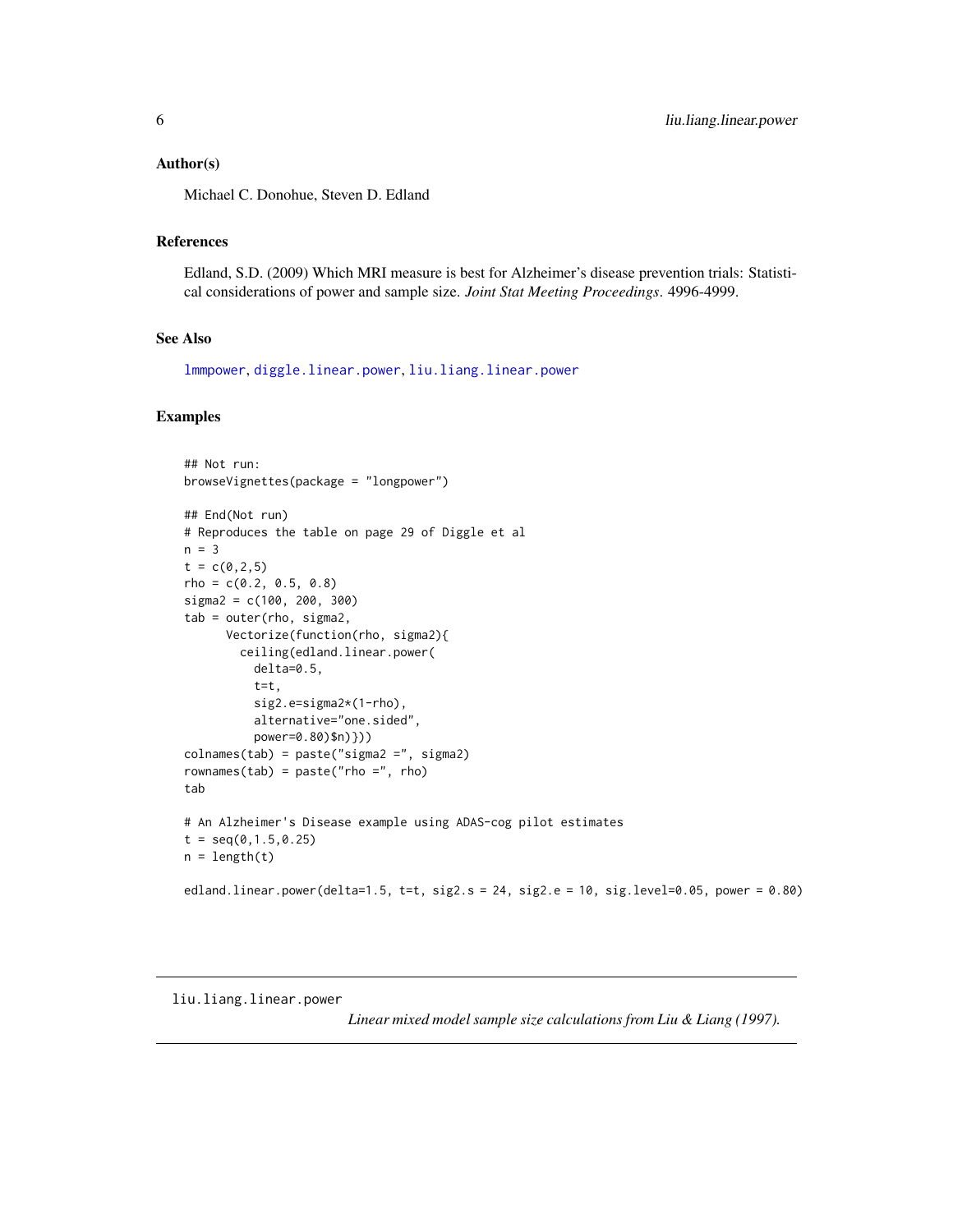## <span id="page-6-0"></span>Description

This function performs the sample size calculation for a linear mixed model. See Liu and Liang (1997) for parameter definitions and other details.

## Usage

```
liu.liang.linear.power(N = NULL, delta = NULL, u = NULL, v = NULL,
  sigma2 = 1, R = NULL, R.list = NULL, sig.level = 0.05,
 power = NULL, Pi = rep(1/length(u), length(u)),alternative = c("two.sided", "one.sided"),
  tol = .Machine$double.eps^2)
```
# Arguments

| N            | The total sample size. This formula can accommodate unbalanced group allo-<br>cation via P <sub>1</sub> . See Liu and Liang (1997) for more details |
|--------------|-----------------------------------------------------------------------------------------------------------------------------------------------------|
| delta        | group difference (possibly a vector of differences)                                                                                                 |
| u            | a list of covariate vectors or matrices associated with the parameter of interest                                                                   |
| $\mathsf{V}$ | a respective list of covariate vectors or matrices associated with the nuisance<br>parameter                                                        |
| sigma2       | the error variance                                                                                                                                  |
| R            | the variance-covariance matrix for the repeated measures                                                                                            |
| R.list       | a list of variance-covariance matrices for the repeated measures, if assumed dif-<br>ferent in two groups                                           |
| sig.level    | type one error                                                                                                                                      |
| power        | power                                                                                                                                               |
| Pi           | the proportion of covariates of each type                                                                                                           |
| alternative  | one- or two-sided test                                                                                                                              |
| tol          | numerical tolerance used in root finding.                                                                                                           |

# Details

The parameters u, v, and Pi are expected to be the same length and sorted with respect to each other. See Liu and Liang (1997) and package vignette for more details.

# References

Liu, G. and Liang, K. Y. (1997) Sample size calculations for studies with correlated observations. *Biometrics*, 53(3), 937-47.

# See Also

[lmmpower](#page-9-1)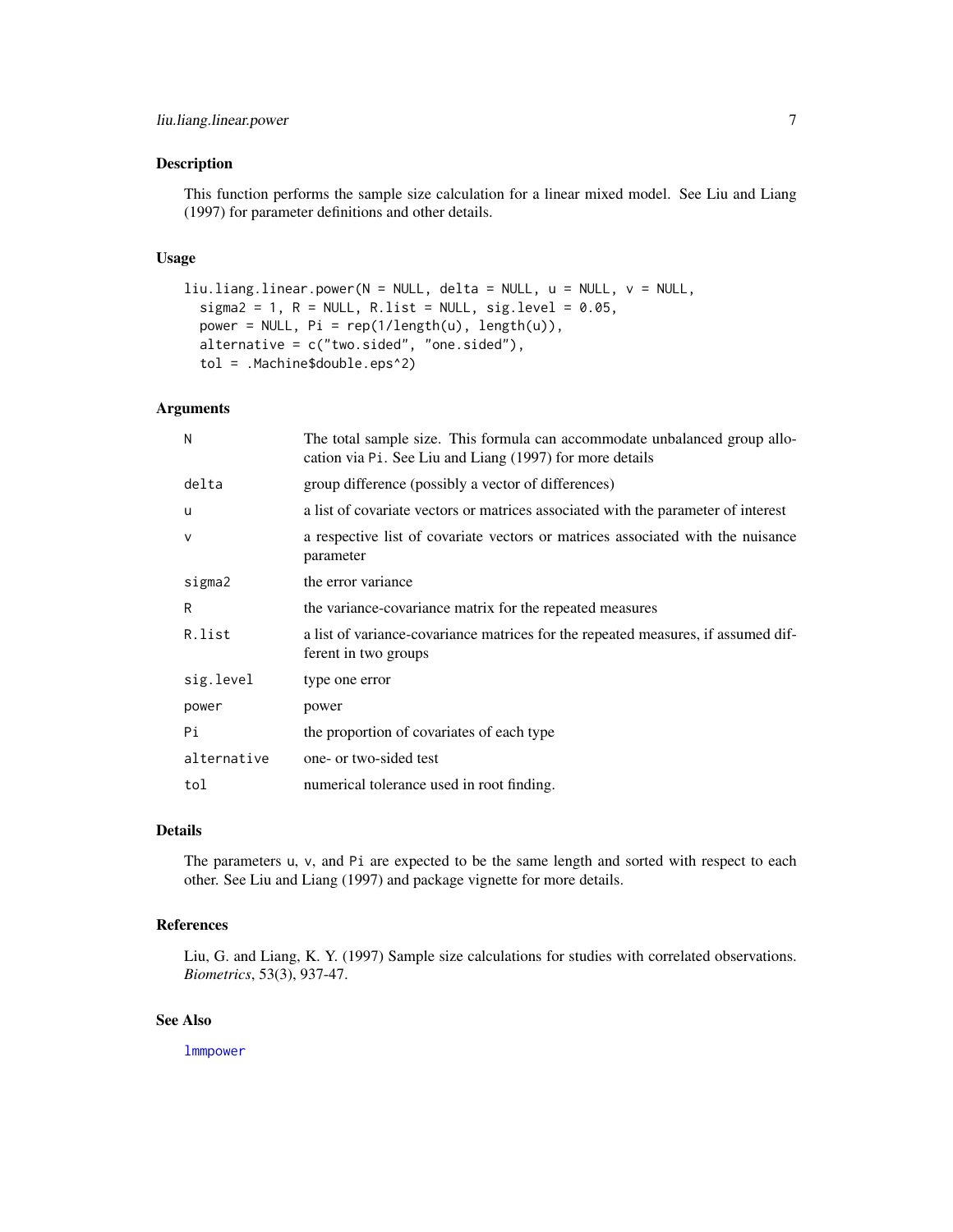```
## Not run:
browseVignettes(package = "longpower")
## End(Not run)
# Reproduces the table on page 29 of Diggle et al for
# difference in slopes between groups
n = 3t = c(0, 2, 5)u = list(u1 = t, u2 = rep(0, n))v = list(v1 = cbind(1,1,t)),v2 = \text{cbind}(1, 0, t)rho = c(0.2, 0.5, 0.8)sigma2 = c(100, 200, 300)
tab = outer(rho, sigma2,
      Vectorize(function(rho, sigma2){
        ceiling(liu.liang.linear.power(
          delta=0.5, u=u, v=v,
          sigma2=sigma2,
          R=rho, alternative="one.sided",
          power=0.80)$N/2)}))
colnames(tab) = paste("sigma2 =", sigma2)
rownames(tab) = paste("rho =", rho)
tab
# Reproduces the table on page 30 of Diggle et al for
# difference in average response between groups.
n = 3u = list(u1 = rep(1, n), u2 = rep(0, n))v = list(v1 = rep(1, n),v2 = rep(1, n)rho = c(0.2, 0.5, 0.8)delta = c(20, 30, 40, 50)/100tab = outer(rho, delta,
    Vectorize(function(rho, delta){
       ceiling(liu.liang.linear.power(
         delta=delta, u=u, v=v,
         sigma2=1,
         R=rho, alternative="one.sided",
         power=0.80)$N/2)}))
colnames(tab) = paste("delta =", delta)
rownames(tab) = paste("rho =", rho)
tab
# An Alzheimer's Disease example using ADAS-cog pilot estimates
# var of random intercept
sig2.i = 55# var of random slope
```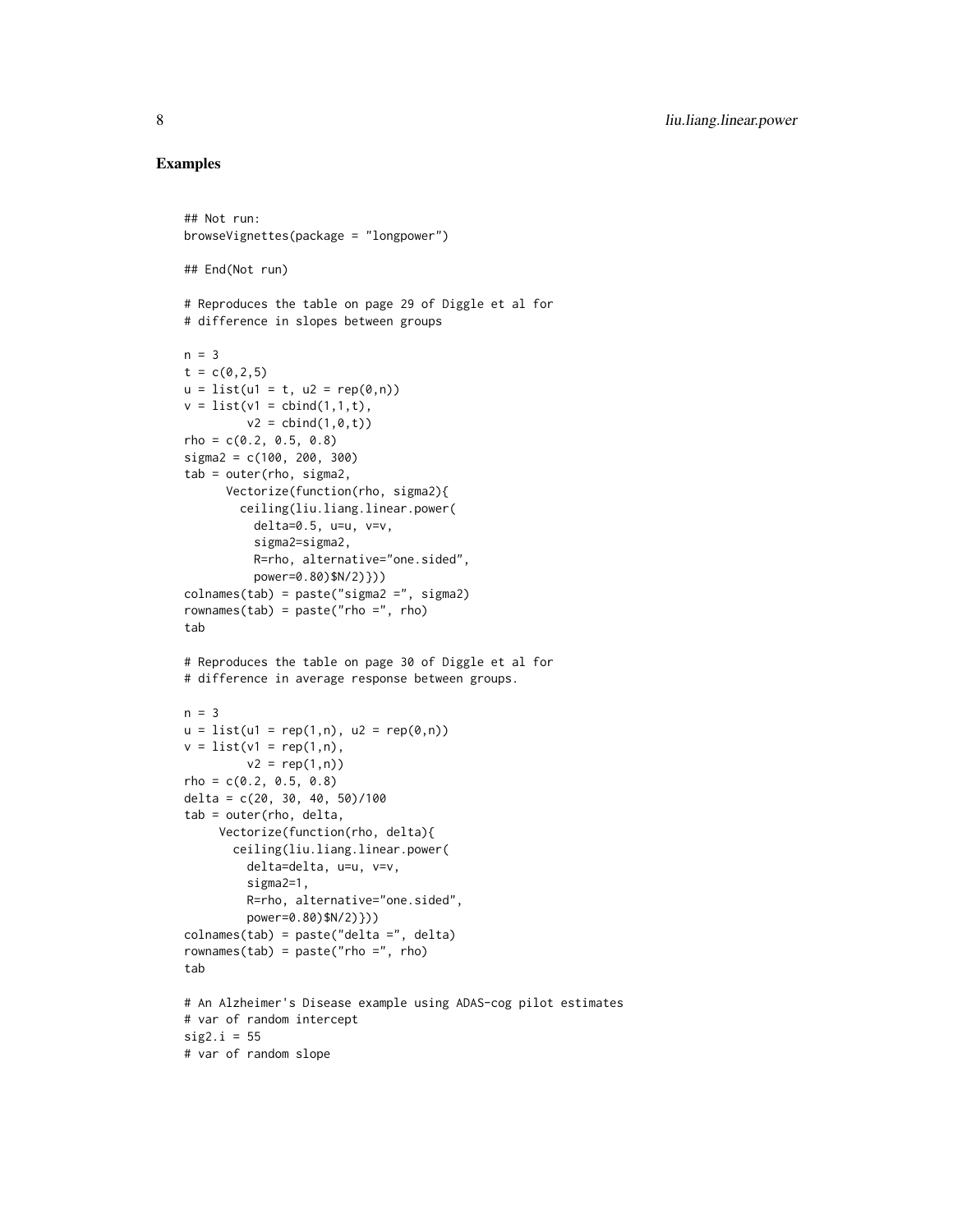```
sig2.s = 24# residual var
sig2.e = 10# covariance of slope and intercep
cov.s.i <- 0.8*sqrt(sig2.i)*sqrt(sig2.s)
cov.t <- function(t1, t2, sig2.i, sig2.s, cov.s.i){
        sig2.i + t1*t2*sig2.s + (t1+t2)*cov.s.i
}
t = seq(0, 1.5, 0.25)n = length(t)R = outer(t, t, function(x, y) {cov.t(x, y, sig2.i, sig2.s, cov.s.i)}R = R + diag(sign2.e, n, n)u = list(u1 = t, u2 = rep(0, n))v = list(v1 = cbind(1,1,t)),v2 = \text{cbind}(1, 0, t)liu.liang.linear.power(delta=1.5, u=u, v=v, R=R, sig.level=0.05, power=0.80)
liu.liang.linear.power(N=416, u=u, v=v, R=R, sig.level=0.05, power=0.80)
liu.liang.linear.power(N=416, delta = 1.5, u=u, v=v, R=R, sig.level=0.05)
liu.liang.linear.power(N=416, delta = 1.5, u=u, v=v, R=R, power=0.80, sig.level = NULL)
# Reproduces total sample sizes, m, of Table 1 of Liu and Liang 1997
tab1 <- data.frame(cbind(
  n = c(rep(4, 4), rep(2, 4), 1),rho = c(0.0, 0.3, 0.5, 0.8))m \leq -c()for(i in 1:nrow(tab1)){
  R <- matrix(tab1$rho[i], nrow = tab1$n[i], ncol = tab1$n[i])
  diag(R) <- 1
  m <- c(m, ceiling(liu.liang.linear.power(
   delta=0.5,
    u = list(u1 = rep(1, tab1$n[i]), # treatmentu2 = rep(0, tab1$n[i]), # controlv = list(v1 = rep(1, tab1$n[i]), v2 = rep(1, tab1$n[i]), # interceptsigma2=1,
    R=R, alternative="two.sided",
    power=0.90)$N))
}
cbind(tab1, m)
# Reproduces total sample sizes, m, of Table 3.a. of Liu and Liang 1997
# with unbalanced design
tab3 <- data.frame(cbind(
  rho = rep(c(0.0, 0.3, 0.5, 0.8), 2),pi1 = c(rep(0.8, 4), rep(0.2, 4))))m \leftarrow c()for(i in 1:nrow(tab3)){
  R \leq - matrix(tab3$rho[i], nrow = 4, ncol = 4)
  diag(R) <- 1
  m <- c(m, ceiling(liu.liang.linear.power(
   delta=0.5,
```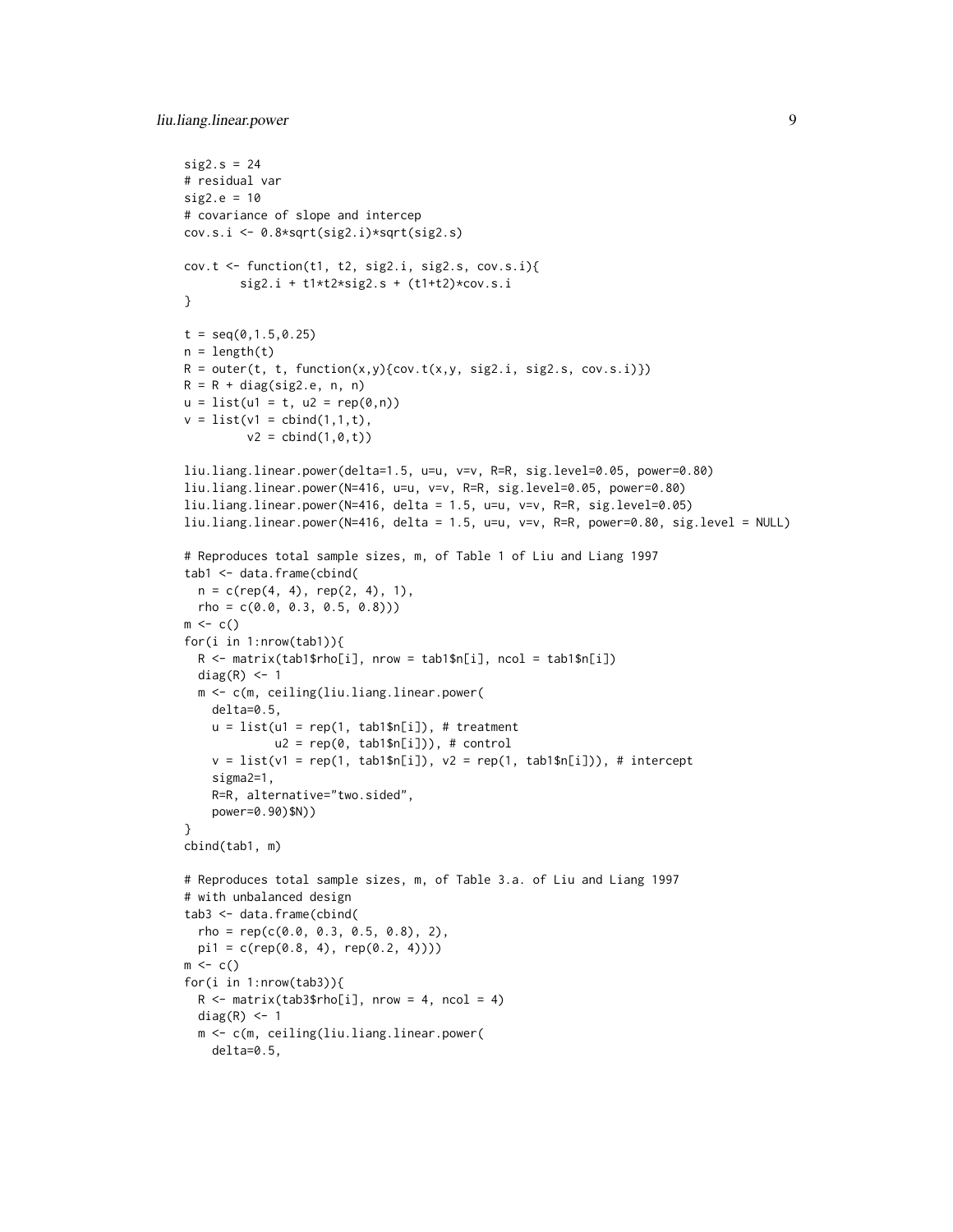## <span id="page-9-0"></span>10 **lmmpower**

```
u = list(u1 = rep(1, 4), # treatment)u2 = rep(0, 4), # control
   v = list(v1 = rep(1, 4), v2 = rep(1, 4)), # interceptsigma2=1,
   Pi = c(tab3$pi1[i], 1-tab3$pi1[i]),
   R=R, alternative="two.sided",
   power=0.90)$N))
}
cbind(tab3, m)
```
<span id="page-9-1"></span>

lmmpower *Sample size calculations for linear mixed models of rate of change based on lmer, lme, or gee "placebo" pilot estimates.*

## Description

These functions compute sample size for linear mixed models based on the formula due to Diggle (2002) or Liu and Liang (1997). These formulae are expressed in terms of marginal model or Generalized Estimating Equations (GEE) parameters. These functions translate pilot mixed effect model parameters (e.g. random intercept and/or slope, fixed effects, etc.) into marginal model parameters so that either formula can be applied to equivalent affect. Pilot estimates are assumed to be from an appropriate "placebo" group and the parameter of interest is assumed to be the rate of change over time of the outcome.

## Usage

```
## S3 method for class 'double'
lmmpower(object = NULL, n = NULL, parameter = 2,pct.change = NULL, delta = NULL, t = NULL, sig.level = 0.05,
  power = NULL, alternative = c("two.sided", "one.sided"),
  beta = NULL, beta.CI = NULL, delta.CI = NULL, delta.CI = NULL, size.i = NULL,
  sig2.s = NULL, sig2.e = NULL, cov.s.i = NULL, R = NULL,
  method = c("edland", "diggle", "liuliang"),
  tol = .Machine$double.eps^2, ...)
```
# Arguments

| object     | an object returned by lme4                                                                                                                                                                                                                            |
|------------|-------------------------------------------------------------------------------------------------------------------------------------------------------------------------------------------------------------------------------------------------------|
| n          | sample size per group of a mixed-effects model object to placebo data assumed<br>to have either a random intercept, or a random intercept and random effect for<br>time (slope); and fixed effect representing the rate of change in a placebo group. |
| parameter  | the name or position of the rate of change parameter of interest, e.g. ("time",<br>"t", or 2 if it is the second specified fixed effect).                                                                                                             |
| pct.change | the percent change in the pilot estimate of the parameter of interest (beta, the<br>placebo/null effect)                                                                                                                                              |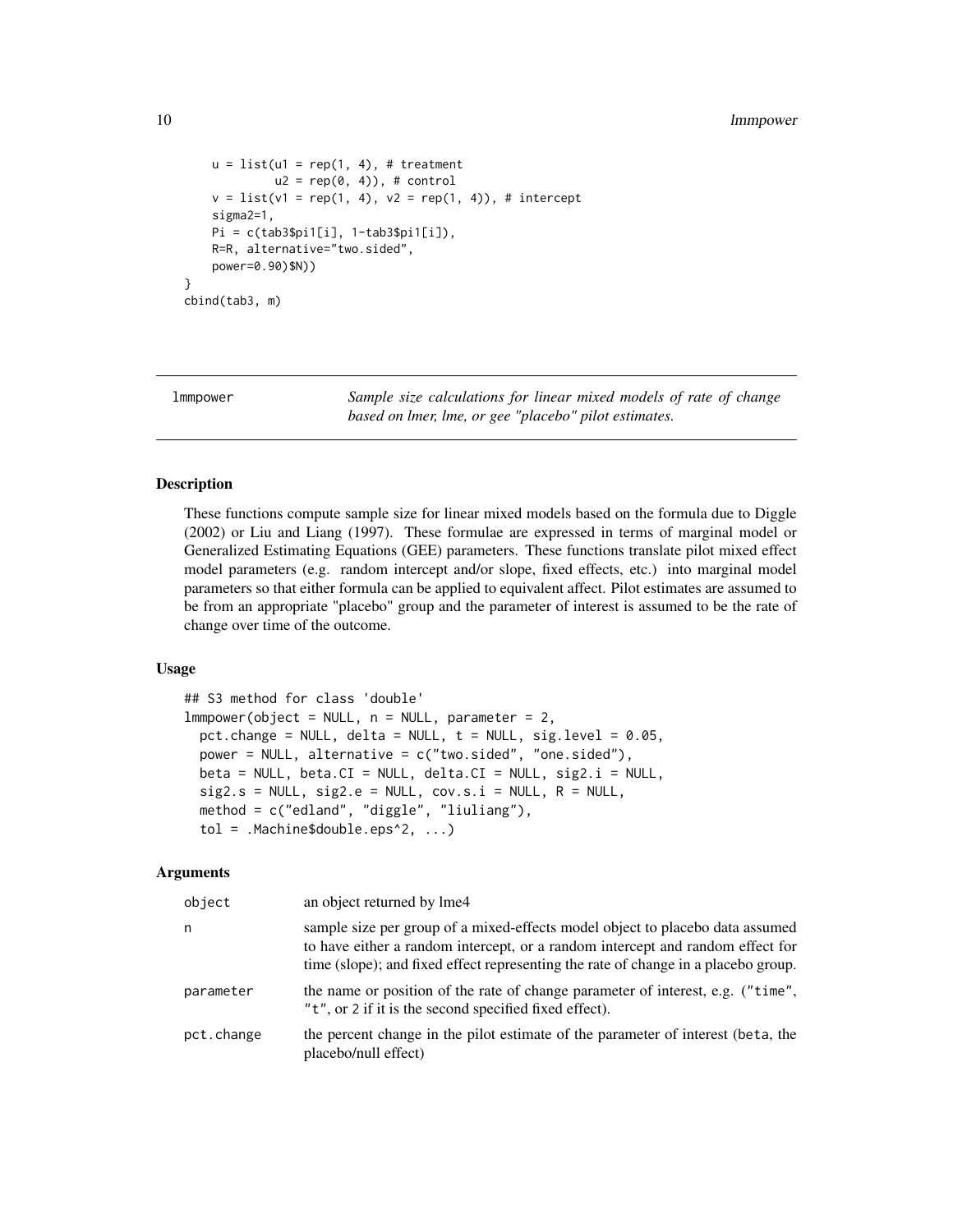# <span id="page-10-0"></span>lmmpower 11

| delta       | the change in the pilot estimate of the parameter of interest, computed from<br>pct.change if left missing.                              |
|-------------|------------------------------------------------------------------------------------------------------------------------------------------|
| t           | vector of time points                                                                                                                    |
| sig.level   | Type I error                                                                                                                             |
| power       | power                                                                                                                                    |
| alternative | "two.sided" or "one.sided"                                                                                                               |
| beta        | pilot estimate of the placebo effect (slope or rate of change in the outcome)                                                            |
| beta.CI     | 95% confidence limits of the pilot estimate of beta                                                                                      |
| delta.CI    | 95% confidence limits of the effect size                                                                                                 |
| sig2.i      | pilot estimate of variance of random intercept                                                                                           |
| sig2.s      | pilot estimate of variance of random slope                                                                                               |
| sig2.e      | pilot estimate of residual variance                                                                                                      |
| cov.s.i     | pilot estimate of covariance of random slope and intercept                                                                               |
| R           | pilot estimate of a marginal model working correlation matrix                                                                            |
| method      | the formula to use. Defaults to "diggle" for Diggle et al (2002). Alternatively<br>"liuliang" can be selected for Liu & Liang $(1997)$ . |
| tol         | numerical tolerance used in root finding.                                                                                                |
| $\cdots$    | other arguments                                                                                                                          |
|             |                                                                                                                                          |

## Details

Any parameters not explicitly stated are extracted from the fitted object.

# Value

An object of class power.htest giving the calculated sample size, N, per group and other parameters.

# Author(s)

Michael C. Donohue

# References

Diggle P.J., Heagerty P.J., Liang K., Zeger S.L. (2002) *Analysis of longitudinal data*. Second Edition. Oxford Statistical Science Series.

Liu, G., and Liang, K. Y. (1997) Sample size calculations for studies with correlated observations. *Biometrics*, 53(3), 937-47.

# See Also

[liu.liang.linear.power](#page-5-1) [diggle.linear.power](#page-2-1)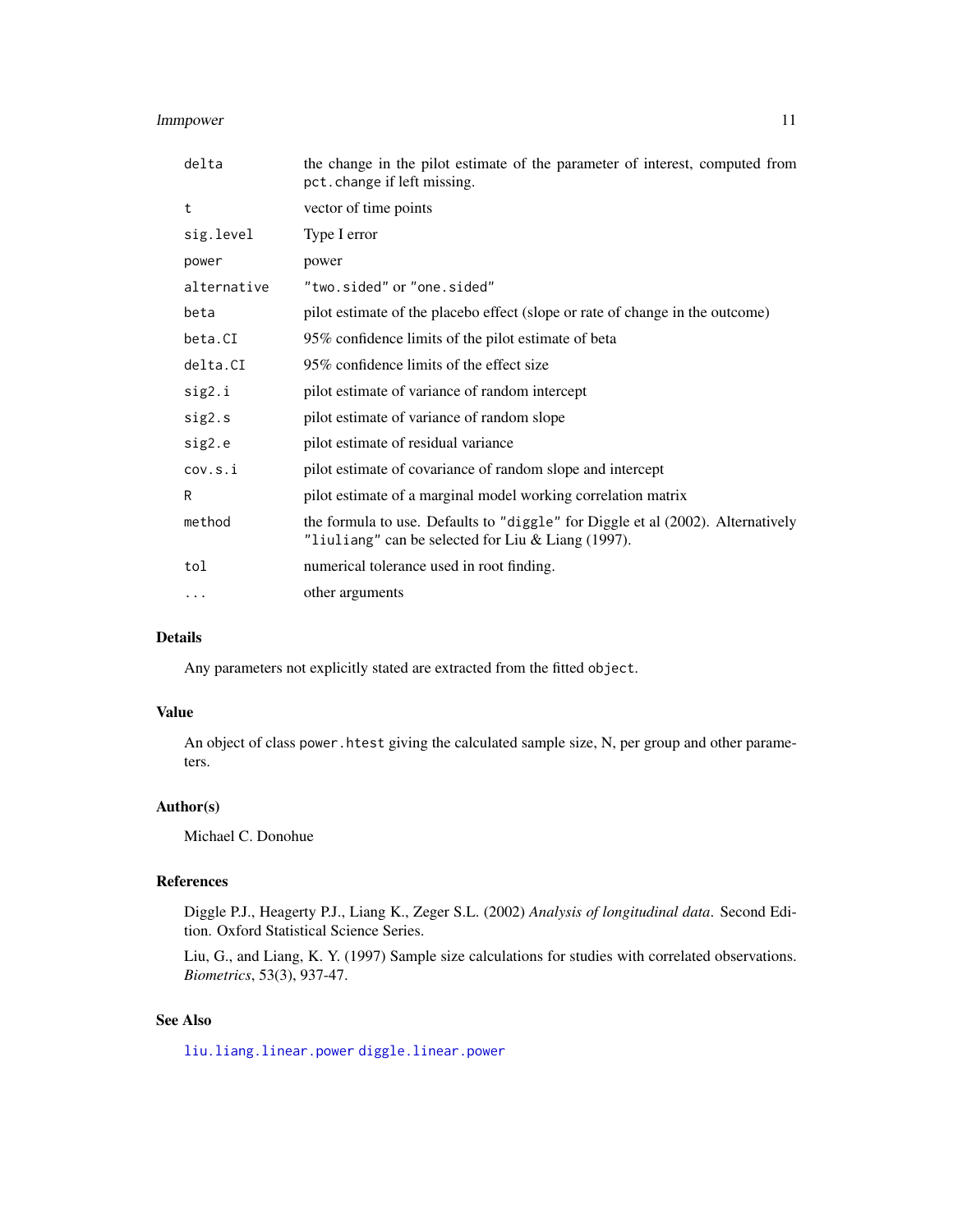## Examples

```
## Not run:
browseVignettes(package = "longpower")
## End(Not run)
lmmpower(delta=1.5, t = seq(0, 1.5, 0.25),sig2.i = 55, sig2.s = 24, sig2.e = 10, cov.s.i=0.8*sqrt(55)*sqrt(24), power = 0.80)
lmmpower(n=208, t = seq(0, 1.5, 0.25),
sig2.i = 55, sig2.s = 24, sig2.e = 10, cov.s.i=0.8*sqrt(55)*sqrt(24), power = 0.80)
lmmpower(beta = 5, pct.change = 0.30, t = seq(0, 1.5, 0.25),sig2.i = 55, sig2.s = 24, sig2.e = 10, cov.s.i=0.8*sqrt(55)*sqrt(24), power = 0.80)
## Not run:
library(lme4)
fm1 <- lmer(Reaction ~ Days + (Days|Subject), sleepstudy)
lmmpower(fm1, pct.change = 0.30, t = seq(0, 9, 1), power = 0.80)library(nlme)
fm2 <- lme(Reaction ~ Days, random=~Days|Subject, sleepstudy)
lmmpower(fm2, pct.change = 0.30, t = seq(0, 9, 1), power = 0.80)# random intercept only
fm3 <- lme(Reaction ~ Days, random=~1|Subject, sleepstudy)
lmmpower(fm3, pct.change = 0.30, t = seq(0, 9, 1), power = 0.80)library(gee)
fm4 \leq gee(Reaction \sim Days, id = Subject,
            data = sleepstudy,
            corstr = "exchangeable")
lmmpower(fm4, pct.change = 0.30, t = seq(0, 9, 1), power = 0.80)## End(Not run)
```
power.longtest *Constructor function for class* "power.longtest"

## Description

Constructor function for class "power.longtest"

## Usage

```
power.longtest(object)
```
#### Arguments

object a list.

<span id="page-11-0"></span>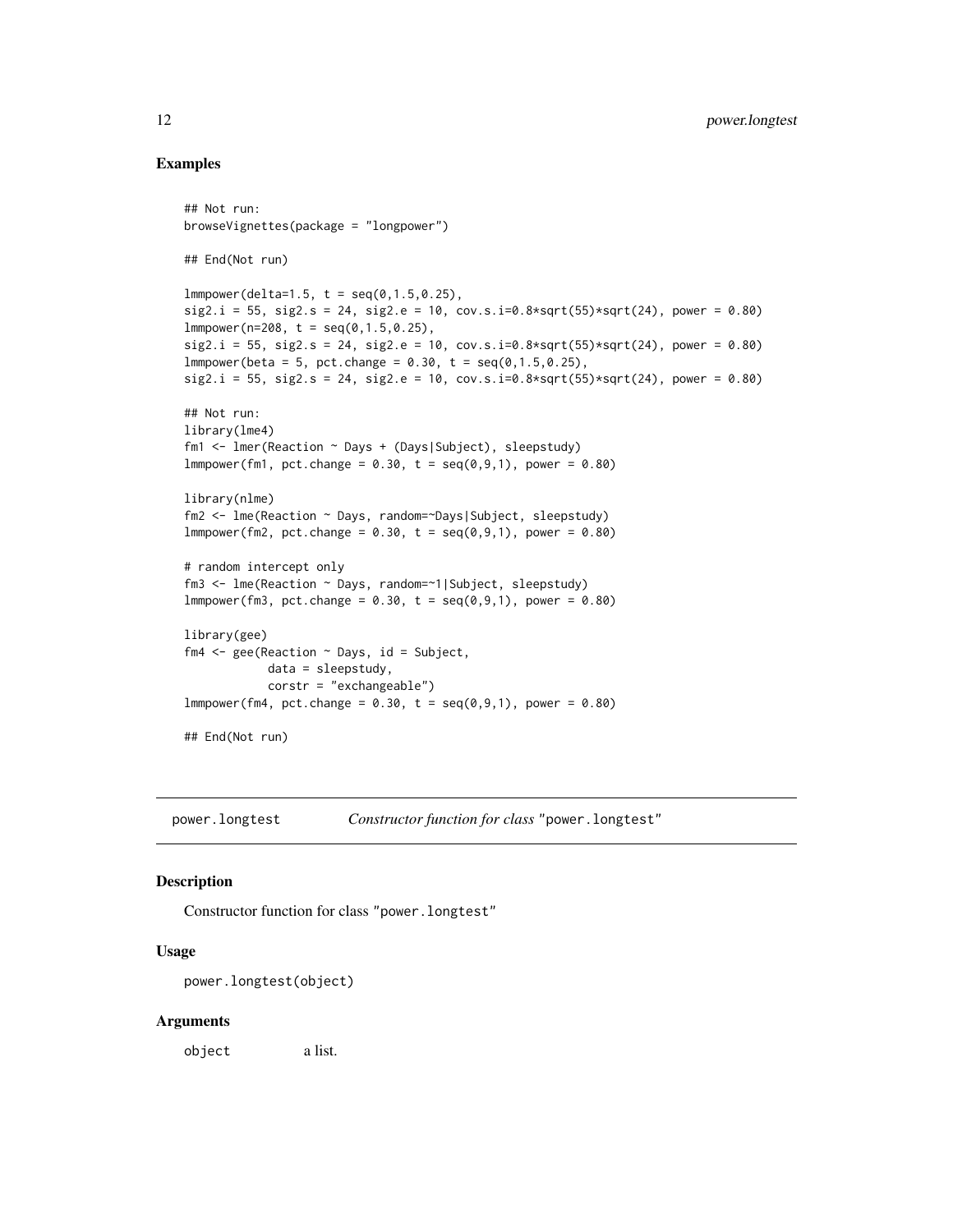# <span id="page-12-0"></span>power.mmrm 13

## Value

an object of class "power.longtest"

<span id="page-12-1"></span>power.mmrm *Linear mixed model sample size calculations.*

# Description

This function performs the sample size calculation for a mixed model of repeated measures with general correlation structure. See Lu, Luo, & Chen (2008) for parameter definitions and other details. This function executes Formula (3) on page 4.

## Usage

```
power.mmrm(N = NULL, Ra = NULL, ra = NULL, sigmaa = NULL,
 Rb = NULL, rb = NULL, sigmab = NULL, lambda = 1, delta = NULL,
  sig. level = 0.05, power = NULL, alternative = c("two.sided","one.sided"), tol = .Machine$double.eps^2)
```
# Arguments

| N           | total sample size                                                                                                                                    |
|-------------|------------------------------------------------------------------------------------------------------------------------------------------------------|
| Ra          | correlation matrix for group a                                                                                                                       |
| ra          | retention in group a                                                                                                                                 |
| sigmaa      | standard deviation of observation of interest in group a                                                                                             |
| <b>Rb</b>   | correlation matrix for group a                                                                                                                       |
| rb          | retention in group b                                                                                                                                 |
| sigmab      | standard deviation of observation of interest in group b. If NULL, sigmab is<br>assumed same as sigmaa. If not NULL, sigmaa and sigmab are averaged. |
| lambda      | allocation ratio                                                                                                                                     |
| delta       | effect size                                                                                                                                          |
| sig.level   | type one error                                                                                                                                       |
| power       | power                                                                                                                                                |
| alternative | one- or two-sided test                                                                                                                               |
| tol         | numerical tolerance used in root finding.                                                                                                            |

# Details

See Lu, Luo, & Chen (2008).

# Value

The number of subject required per arm to attain the specified power given sig.level and the other parameter estimates.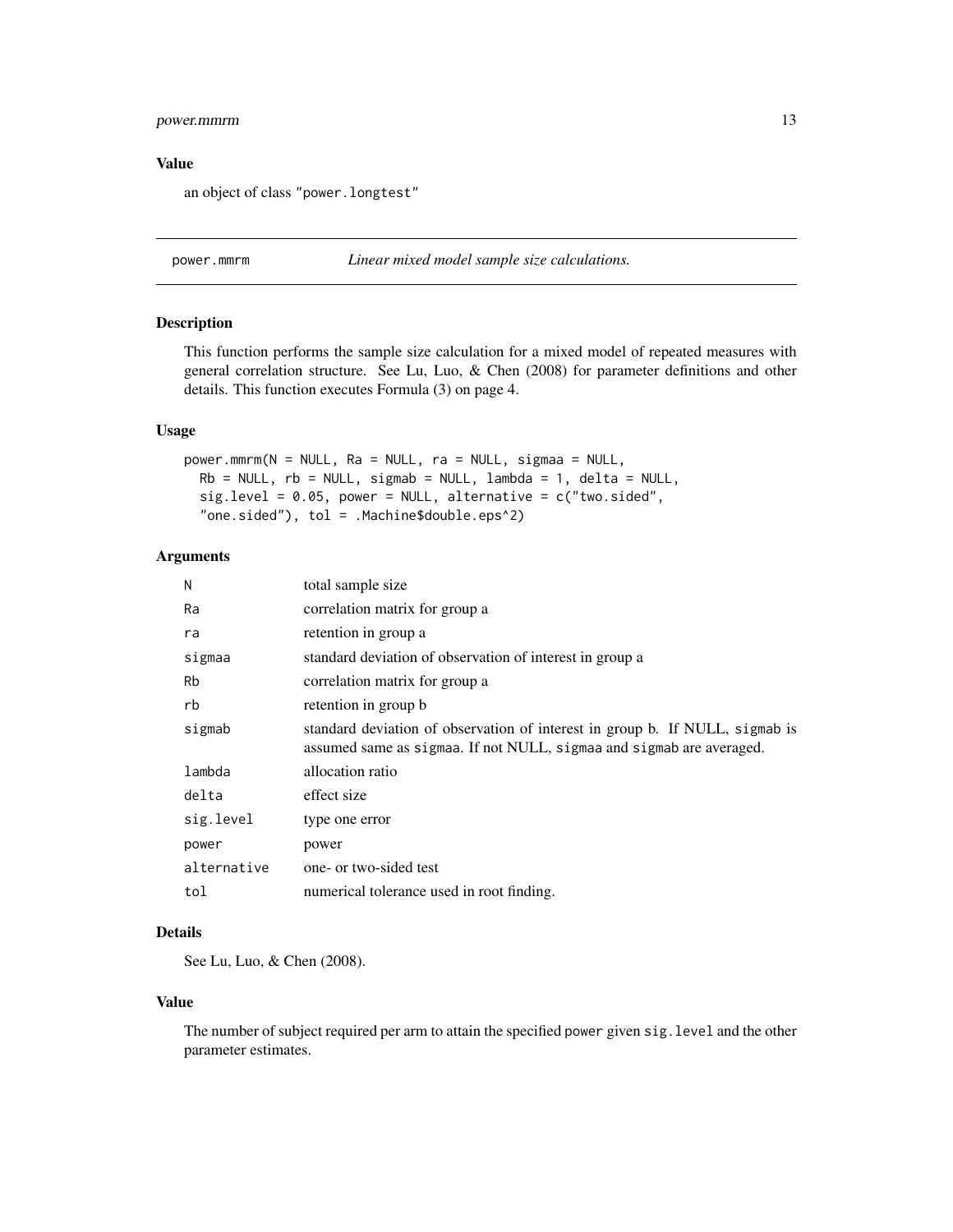## <span id="page-13-0"></span>Author(s)

Michael C. Donohue

## References

Lu, K., Luo, X., Chen, P.-Y. (2008) Sample size estimation for repeated measures analysis in randomized clinical trials with missing data. *International Journal of Biostatistics*, 4, (1)

## See Also

[power.mmrm.ar1](#page-14-1), [lmmpower](#page-9-1), [diggle.linear.power](#page-2-1)

```
# reproduce Table 1 from Lu, Luo, & Chen (2008)
phi1 <- c(rep(1, 6), 2, 2)
phi2 <- c(1, 1, rep(2, 6))
lambda <- c(1, 2, sqrt(1/2), 1/2, 1, 2, 1, 2)
ztest \le ttest1 \le c()
for(i in 1:8){
 Na <- (phi1[i] + lambda[i] * phi2[i])*(qnorm(0.05/2) + qnorm(1-0.90))^2*(0.5^-2)
 Nb <- Na/lambda[i]
 ztest <- c(ztest, Na + Nb)
  v < - Na + Nb - 2
 Na <- (phi1[i] + lambda[i] * phi2[i])*(qt(0.05/2, df = v) + qt(1-0.90, df = v))^2*(0.5^-2)
 Nb <- Na/lambda[i]
  ttest1 <- c(ttest1, Na + Nb)
}
data.frame(phi1, phi2, lambda, ztest, ttest1)
Ra \leq matrix(0.25, nrow = 4, ncol = 4)
diag(Ra) < -1ra <- c(1, 0.90, 0.80, 0.70)
sigmaa <- 1
power.mmrm(Ra = Ra, ra = ra, sigmaa = sigmaa, delta = 0.5, power = 0.80)
power.mmrm(N = 174, Ra = Ra, ra = ra, sigmaa = sigmaa, delta = 0.5)
power.mmrm(N = 174, Ra = Ra, ra = ra, sigmaa = sigmaa, power = 0.80)
power.mmrm(Ra = Ra, ra = ra, sigmaa = sigmaa, delta = 0.5, power = 0.80, lambda = 2)
power.mmrm(N = 174, Ra = Ra, ra = ra, sigmaa = sigmaa, delta = 0.5, lambda = 2)
power.mmrm(N = 174, Ra = Ra, ra = ra, sigmaa = sigmaa, power = 0.80, lambda = 2)
# Extracting paramaters from gls objects with general correlation
# Create time index:
Orthodont$t.index <- as.numeric(factor(Orthodont$age, levels = c(8, 10, 12, 14)))
with(Orthodont, table(t.index, age))
fmOrth.corSym <- gls( distance \sim Sex \star I(age - 11),
  Orthodont,
  correlation = corSymm(form = ~ t.index \mid Subject),
```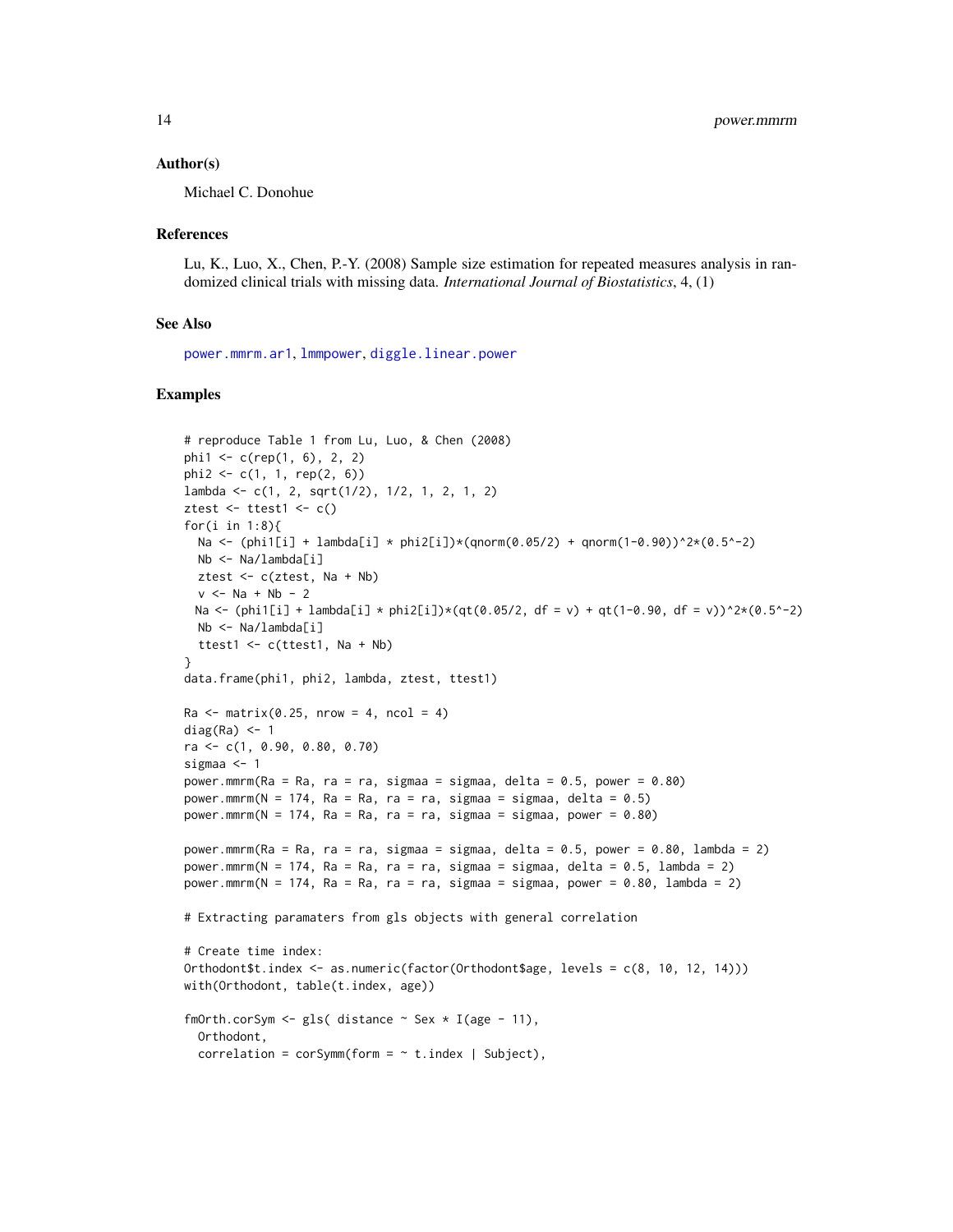## <span id="page-14-0"></span>power.mmrm.ar1 15

```
weights = varIdent(form = \sim 1 | age) )
summary(fmOrth.corSym)$tTable
C <- corMatrix(fmOrth.corSym$modelStruct$corStruct)[[1]]
sigmaa <- fmOrth.corSym$sigma *
          coef(fmOrth.corSym$modelStruct$varStruct, unconstrained = FALSE)['14']
ra <- seq(1,0.80,length=nrow(C))
power.mmrm(N=100, Ra = C, ra = ra, sigmaa = sigmaa, power = 0.80)
# Extracting paramaters from gls objects with compound symmetric correlation
fmOrth.corCompSymm <- gls( distance \sim Sex \star I(age - 11),
 Orthodont,
 correlation = corCompSymm (form = ~ t.index \mid Subject),weights = varIdent(form = \sim 1 | age) )
summary(fmOrth.corCompSymm)$tTable
C <- corMatrix(fmOrth.corCompSymm$modelStruct$corStruct)[[1]]
sigmaa <- fmOrth.corCompSymm$sigma *
          coef(fmOrth.corCompSymm$modelStruct$varStruct, unconstrained = FALSE)['14']
ra \leq seq(1,0.80, length=nrow(C))
power.mmrm(N=100, Ra = C, ra = ra, sigmaa = sigmaa, power = 0.80)
# Extracting paramaters from gls objects with AR1 correlation
fmOrth.corAR1 <- gls( distance ~ Sex * I(age - 11),
 Orthodont,
 correlation = corAR1(form = ~ t.index \mid Subject),weights = varIdent(form = \sim 1 | age) )
summary(fmOrth.corAR1)$tTable
C <- corMatrix(fmOrth.corAR1$modelStruct$corStruct)[[1]]
sigmaa <- fmOrth.corAR1$sigma *
          coef(fmOrth.corAR1$modelStruct$varStruct, unconstrained = FALSE)['14']
ra \leq seq(1,0.80, length=nrow(C))
power.mmrm(N=100, Ra = C, ra = ra, sigmaa = sigmaa, power = 0.80)
power.mmrm.ar1(N=100, rho = C[1,2], ra = ra, sigmaa = sigmaa, power = 0.80)
```
<span id="page-14-1"></span>

| power.mmrm.ar1 |  | Linear mixed model sample size calculations. |
|----------------|--|----------------------------------------------|
|----------------|--|----------------------------------------------|

## Description

This function performs the sample size calculation for a mixed model of repeated measures with AR(1) correlation structure. See Lu, Luo, & Chen (2008) for parameter definitions and other details.

## Usage

```
power.mmrm.ar1(N = NULL, rho = NULL, ra = NULL, sigmaa = NULL,
```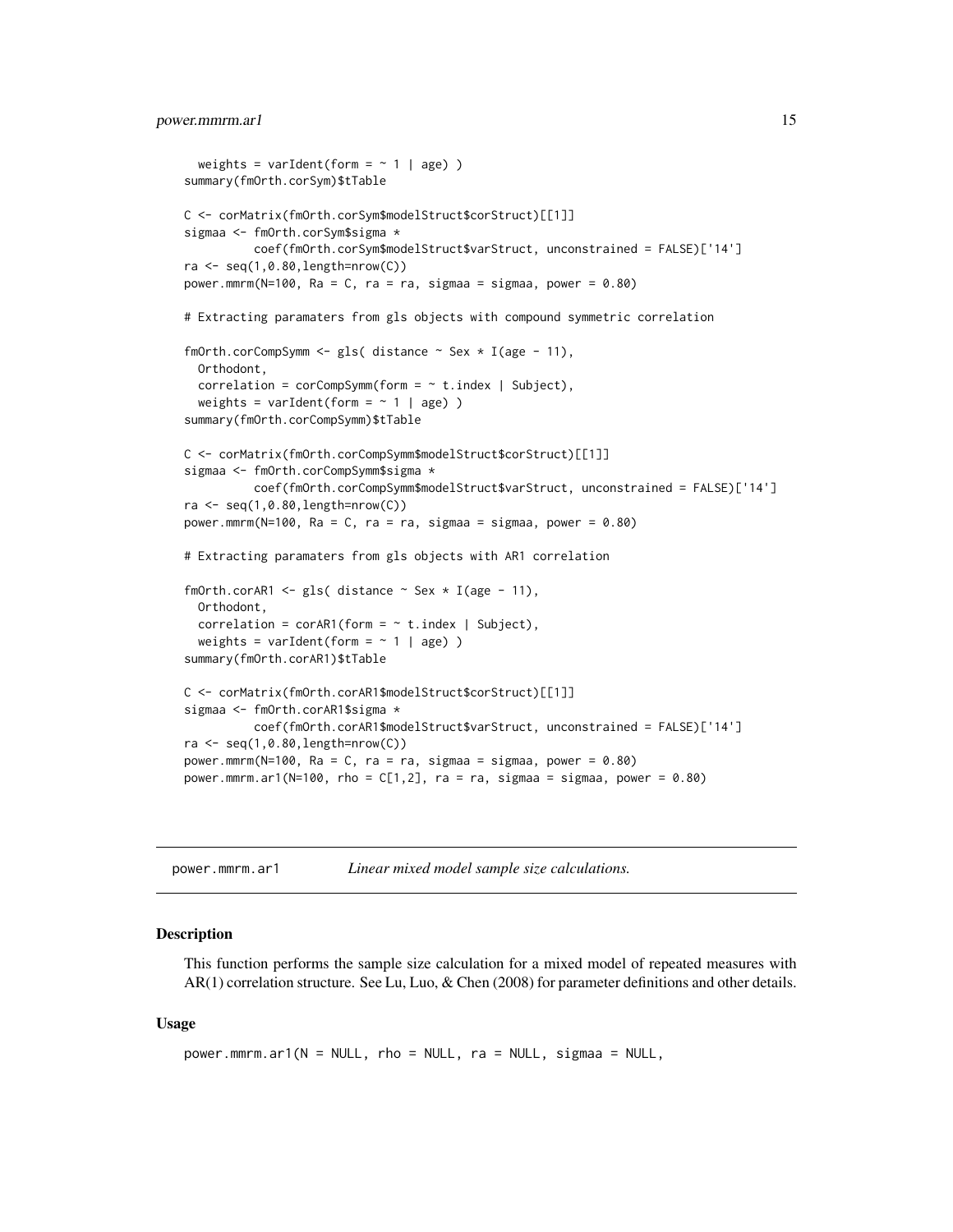<span id="page-15-0"></span>16 power.mmrm.ar1

```
rb = NULL, sigmab = NULL, lambda = 1, times = 1:length(ra),
delta = NULL, sig. level = 0.05, power = NULL,alternative = c("two.sided", "one.sided"),
tol = .Machine$double.eps^2)
```
# Arguments

| N           | total sample size                                                                                                                                    |
|-------------|------------------------------------------------------------------------------------------------------------------------------------------------------|
| rho         | $AR(1)$ correlation parameter                                                                                                                        |
| ra          | retention in group a                                                                                                                                 |
| sigmaa      | standard deviation of observation of interest in group a                                                                                             |
| rb          | retention in group a (assumed same as raif left blank)                                                                                               |
| sigmab      | standard deviation of observation of interest in group b. If NULL, sigmab is<br>assumed same as sigmaa. If not NULL, sigmaa and sigmab are averaged. |
| lambda      | allocation ratio                                                                                                                                     |
| times       | observation times                                                                                                                                    |
| delta       | effect size                                                                                                                                          |
| sig.level   | type one error                                                                                                                                       |
| power       | power                                                                                                                                                |
| alternative | one- or two-sided test                                                                                                                               |
| tol         | numerical tolerance used in root finding.                                                                                                            |

# Details

See Lu, Luo, & Chen (2008).

# Value

The number of subject required per arm to attain the specified power given sig.level and the other parameter estimates.

# Author(s)

Michael C. Donohue

# References

Lu, K., Luo, X., Chen, P.-Y. (2008) Sample size estimation for repeated measures analysis in randomized clinical trials with missing data. *International Journal of Biostatistics*, 4, (1)

# See Also

[power.mmrm](#page-12-1), [lmmpower](#page-9-1), [diggle.linear.power](#page-2-1)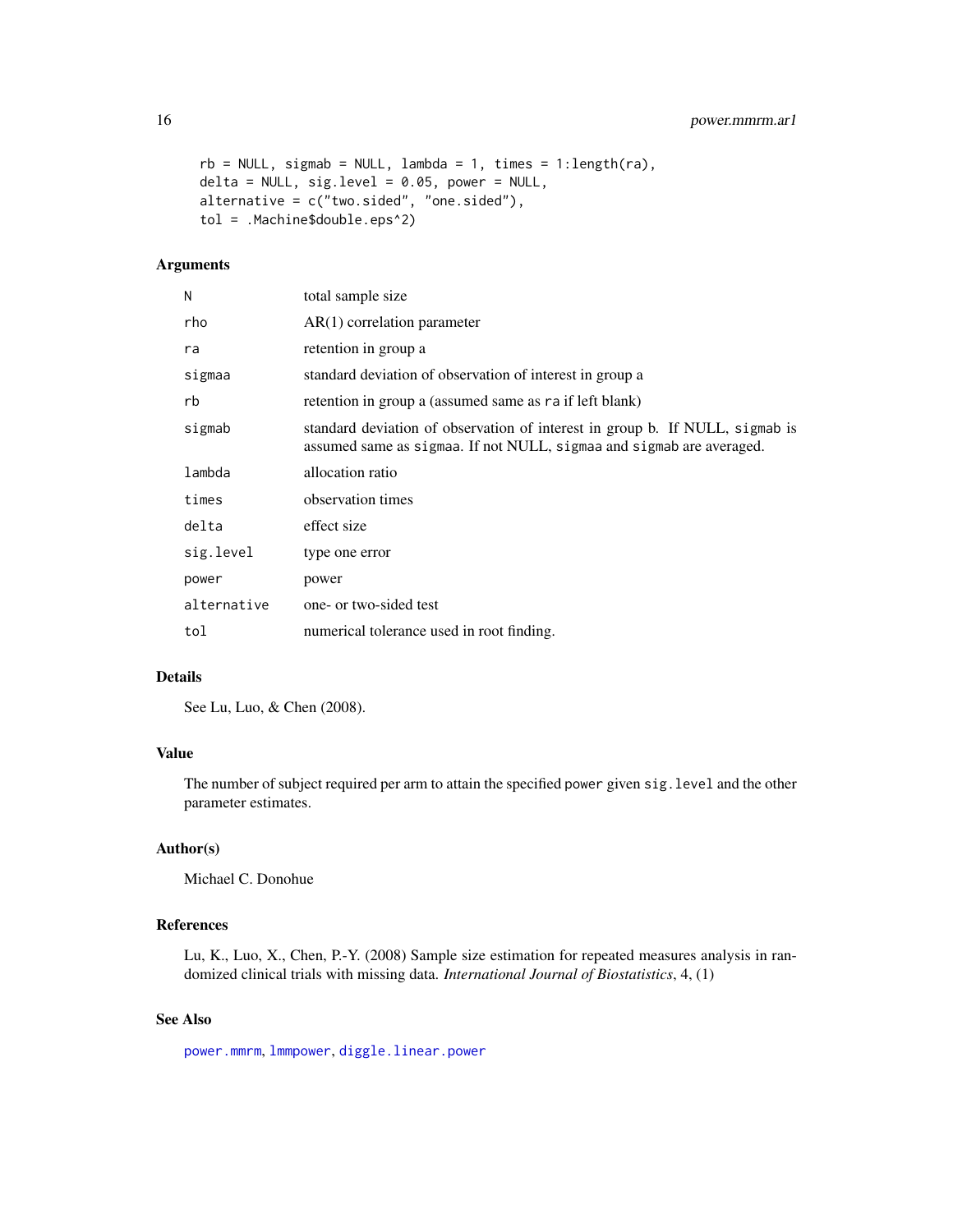# power.mmrm.ar1 17

```
# reproduce Table 2 from Lu, Luo, & Chen (2008)
tab < - c()for(J in c(2,4))
for(aJ in (1:4)/10)
for(p1J in c(0, c(1, 3, 5, 7, 9)/10)){
  rJ <- 1-aJ
  r \leq -\text{seq}(1, rJ, \text{length} = J)# p1J = p^{(J-1)}tab \leq c(tab, power.mmrm.ar1(rho = p1J^(1/(J-1)), ra = r, sigmaa = 1,
    lambda = 1, times = 1:J,
    delta = 1, sig.level = 0.05, power = 0.80)$phi1)
}
matrix(tab, ncol = 6, byrow = TRUE)# approximate simulation results from Table 5 from Lu, Luo, & Chen (2008)
ra <- c(100, 76, 63, 52)/100
rb <- c(100, 87, 81, 78)/100
power.mmrm.ar1(rho=0.6, ra=ra, sigmaa=1, rb = rb,
               lambda = sqrt(1.25/1.75), power = 0.904, delta = 0.9)
power.mmrm.ar1(rho=0.6, ra=ra, sigmaa=1, rb = rb,
               lambda = 1.25/1.75, power = 0.910, delta = 0.9)
power.mmrm.ar1(rho=0.6, ra=ra, sigmaa=1, rb = rb,
               lambda = 1, power = 0.903, delta = 0.9)
power.mmrm.ar1(rho=0.6, ra=ra, sigmaa=1, rb = rb,
               lambda = 2, power = 0.904, delta = 0.9)
power.mmrm.ar1(N=81, ra=ra, sigmaa=1, rb = rb,
               lambda = sqrt(1.25/1.75), power = 0.904, delta = 0.9)
power.mmrm.ar1(N=87, rho=0.6, ra=ra, sigmaa=1, rb = rb,
               lambda = 1.25/1.75, power = 0.910)
power.mmrm.ar1(N=80, rho=0.6, ra=ra, sigmaa=1, rb = rb,
               lambda = 1, delta = 0.9)
power.mmrm.ar1(N=84, rho=0.6, ra=ra, sigmaa=1, rb = rb,
               lambda = 2, power = 0.904, delta = 0.9, sig.level = NULL)
# Extracting paramaters from gls objects with AR1 correlation
# Create time index:
Orthodont$t.index <- as.numeric(factor(Orthodont$age, levels = c(8, 10, 12, 14)))
with(Orthodont, table(t.index, age))
fmOrth.corAR1 <- gls( distance \sim Sex \star I(age - 11),
  Orthodont,
  correlation = corAR1(form = ~ t.index | Subject),weights = varIdent(form = \sim 1 | age) )
summary(fmOrth.corAR1)$tTable
C <- corMatrix(fmOrth.corAR1$modelStruct$corStruct)[[1]]
sigmaa <- fmOrth.corAR1$sigma *
```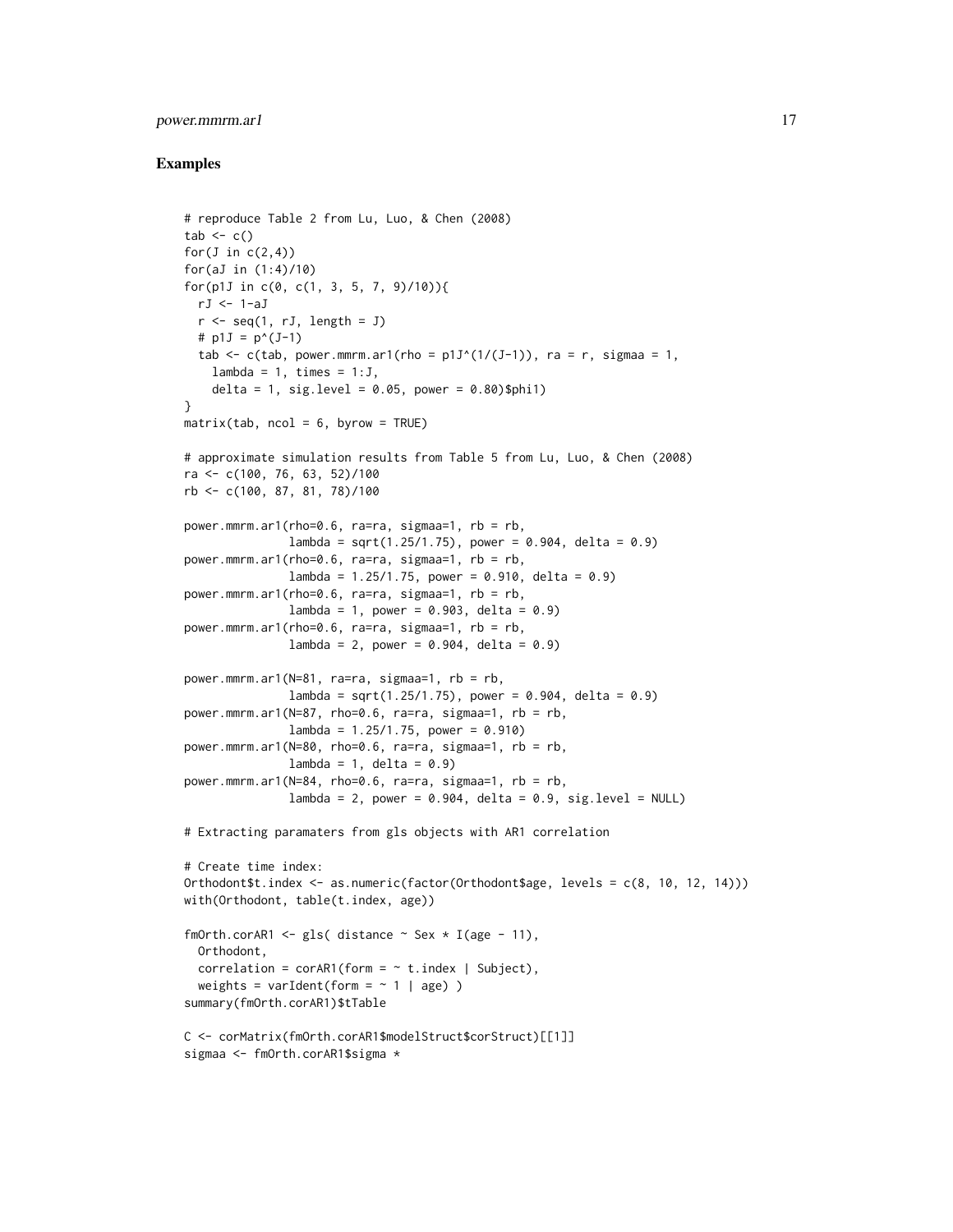```
coef(fmOrth.corAR1$modelStruct$varStruct, unconstrained = FALSE)['14']
ra \leq seq(1,0.80, length=nrow(C))
power.mmrm(N=100, Ra = C, ra = ra, sigmaa = sigmaa, power = 0.80)
power.mmrm.ar1(N=100, rho = C[1,2], ra = ra, sigmaa = sigmaa, power = 0.80)
```
print.power.longtest *Print method for longitudinal data power calculation object*

# Description

Print object of class "power.longtest" in nice layout.

# Usage

```
## S3 method for class 'power.longtest'
print(x, \ldots)
```
# Arguments

|         | Object of class "power.longtest".                  |
|---------|----------------------------------------------------|
| $\cdot$ | further arguments to be passed to or from methods. |

# Details

A power.longtest object is just a named list of numbers and character strings, supplemented with method and note elements. The method is displayed as a title, the note as a footnote, and the remaining elements are given in an aligned 'name = value' format.

## Value

none

# See Also

[liu.liang.linear.power](#page-5-1), [diggle.linear.power](#page-2-1), [lmmpower](#page-9-1),

<span id="page-17-0"></span>